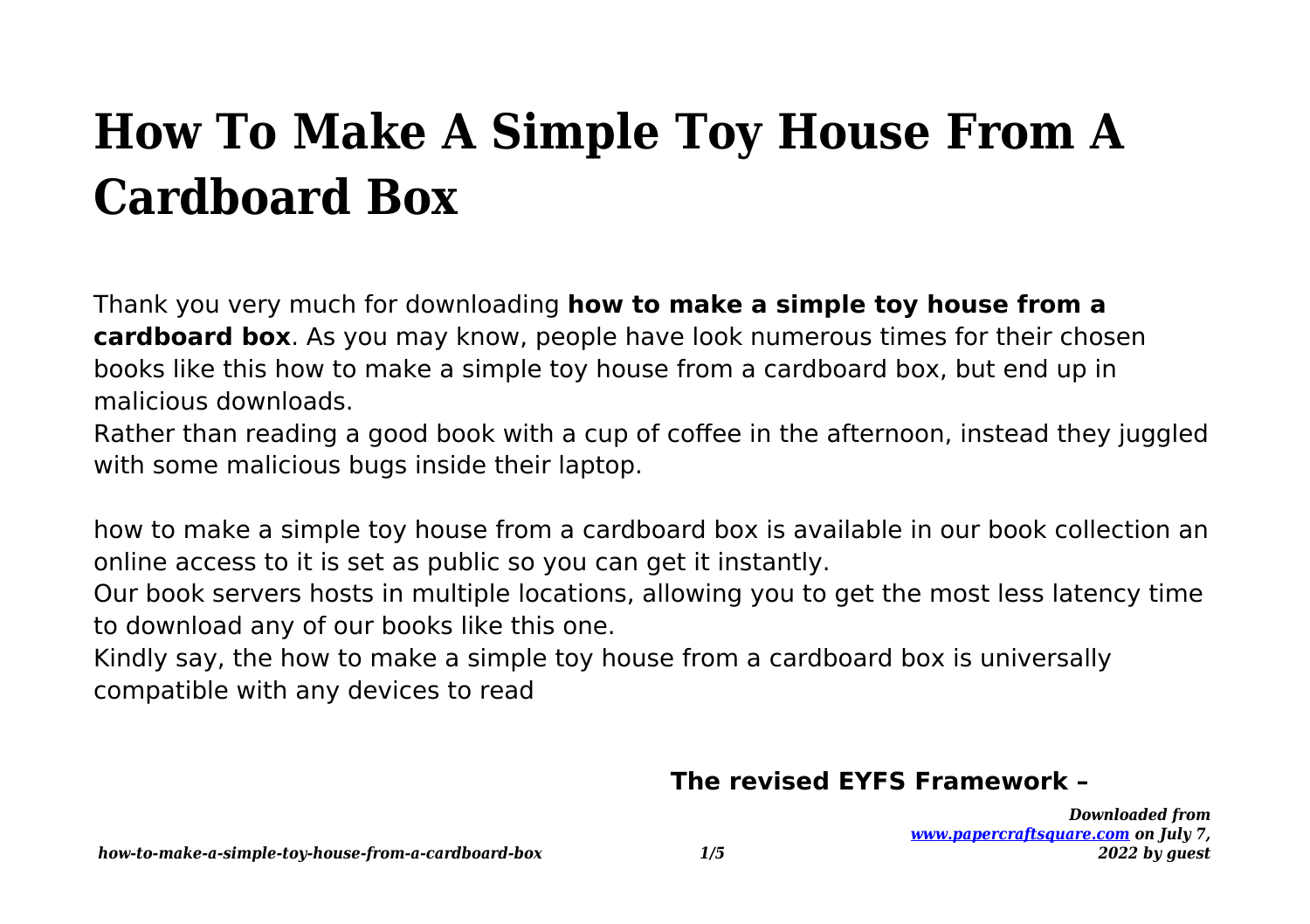#### **exploring 'Past and Present'**

A House That Once Was by Julie Fogliano / Lane Smith (Two Hoots, 2018) Peepo by Janet and Allan Ahlberg (Puffin, 2011) Our House by Emma Rogers and Paul Rogers (Candlewick, 1993) The Toymaker by Martin Waddell (Walker Books, 1993) Too Many toys! By Heidi Deedman (Walker Books, 2015) Lost in the Toy Museum: an adventure by David Lucas (Walker ...

#### A Total Communication Approach for Children and Young …

a dolls house to indicate the bathroom, a toy swing to indicate a preference to go to the garden, or a fork to indicate dinner. It is important to set up the home environment to support using objects of reference as much as possible. For example, keep all the objects together by sticking them to a board

with velcro, glue or tape.

## Year 5 and 6 Grammar: Relative Clauses and Relative Pronouns

Relative clauses usually add more information about a noun in a sentence. They help make your work more interesting for the reader. Below is a list of simple sentences with a relative pronoun at the end. Please rewrite each sentence again and add a sensible relative clause. Remember to add a comma before the relative pronoun. For example:

### NATIVE AMERICAN GAMES - Wake Forest **University**

diameter with two holes pierced pear the rom BUZZ TOY Ancient cliff dwellers and Pueblo Any number may play, but each player must have a buzz toy. Equipment: Buzz toys consist of a flat bone or wooden disk 3" in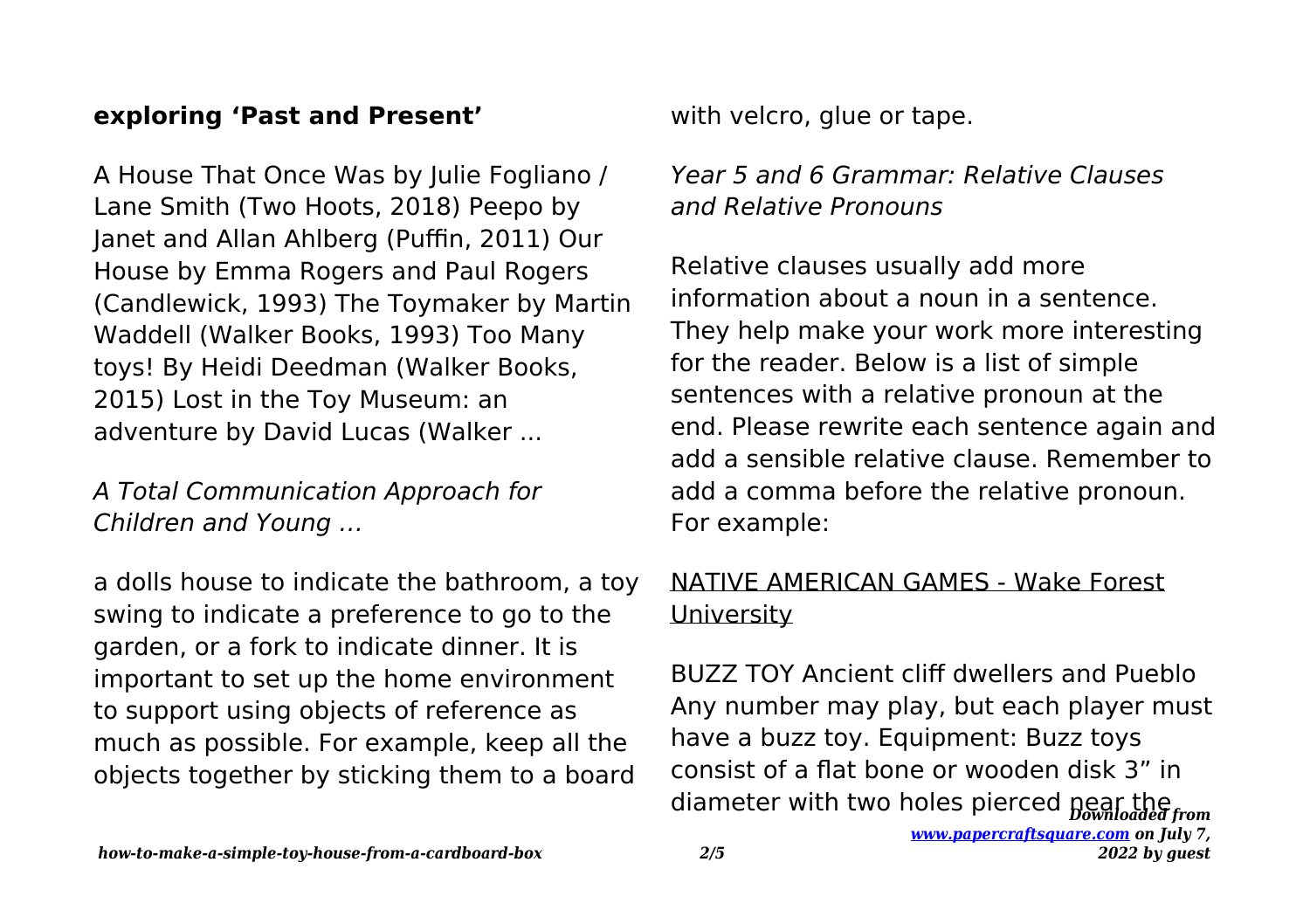center. Two small pieces of wood for handles are attached to a doubled cord that goes through the 2 holes.

## **KINDERGARTEN TO SECOND GRADE - ASHA**

TIPS (CONT'D) |Ask yyy gour child to tell you 1 or 2 things that happen each day. |Talk about new words you hear. |Give yyp pppour child pencil and paper to practice writing |Do projects with your child like arts/crafts Do projects with your child like arts/crafts, folding laundry or washing the car. As you work together talk about what you're doing.

## **3교시 영어 영역 [듣 기] - EBSi**

M:All right. It'll take a couple of days to make the dance. Then we can practice it together. W:Perfect. Thank you so much. 4.  $[$ [ $[$  $[$  $[$  $[$  $]$  $[$  $]$  $[$  $[$  $]$  $[$  $]$  $[$  $[$  $]$  $[$  $]$  $[$  $[$  $]$  $[$  $]$  $[$  $]$  $[$  $[$  $]$  $[$  $]$  $[$  $]$  $[$  $]$  $[$  $]$  $[$  $]$  $[$  $]$  $[$  $]$  $[$  $]$  $[$  $]$  $[$  $]$  $[$  $]$  $[$  $]$  $[$  $]$  $[$  $]$  $[$  $]$  $[$  $]$  $[$  $]$  $[$  $]$  $[$  $]$  $[$  $]$  $[$  $]$  $[$  $]$  $[$  your weekend? W:Hey, Mike! I helped to make the stage for our school play. Here, take a look at the picture I took of the stage. M:Wow. It's ...

## An Introduction to Utility Theory - Game AI Pro

websites have different delivery times. The toy for \$4.99 will arrive at your house in two days while the toy for \$2.99 will arrive in five days. In this case, the choice is no longer a simple matter of comparing the two price values. Some conversion between time and money has to be made in order to measure the overall worth of an action. We

...

## CLASSROOM - JET Programme

are in the circle do a final check. At this room to build a house or if they got enough food to eat. STEP 8. When all of the students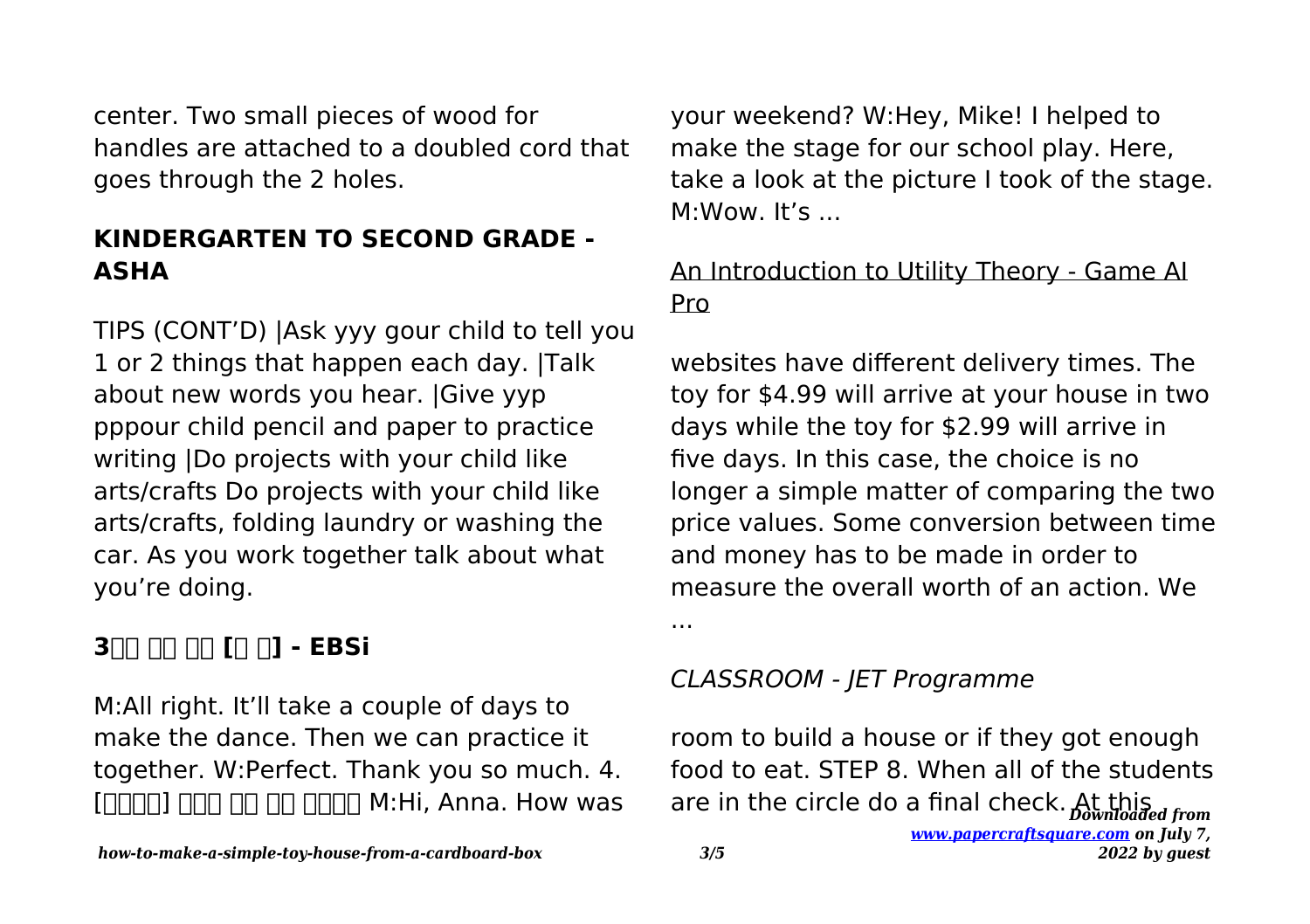point, the students should be tightly packed into the small space. Explain how some communities are experiencing the effects of overpopulation such as lack of food, and space and how the costs to build have become

#### **4: Visual-Perceptual Skills - SWFT**

on it, placing stickers along it, or driving a toy car along it as if it's a race track. Activities: Letter/word search Print out some word searches, letter searches. You could also use numbers, symbols or pictures. Using a highlighter pen or marker, search for the words, letters or objects. Encourage a methodical

## **A Day in the Life of Your Data - Apple**

companies know the location of the family's house, the park they visited, the news websites they read, the products they

browsed, the ads they watched, their purchasing habits, and the stores they visited. 3,34 This data was collected and tracked across multiple apps John and his daughter used throughout the day, as well as from other sources.

#### ENGINEERING - Scouting

struction set, make a simple model that will demonstrate motion. Explain how the model uses basic mechanical elements like levers and inclined planes to demonstrate motion. Describe an example where this mechanism is used in a real product. b. Using electricity. Make a list of 10 electrical appliances in your home. Find out approximately how ...

## **A BRIEF HISTORY OF TOYS - UNSW Sites**

fields. Egyptian children played similar *[www.papercraftsquare.com](https://www.papercraftsquare.com) on July 7, 2022 by guest* simple jobs around the house or in the